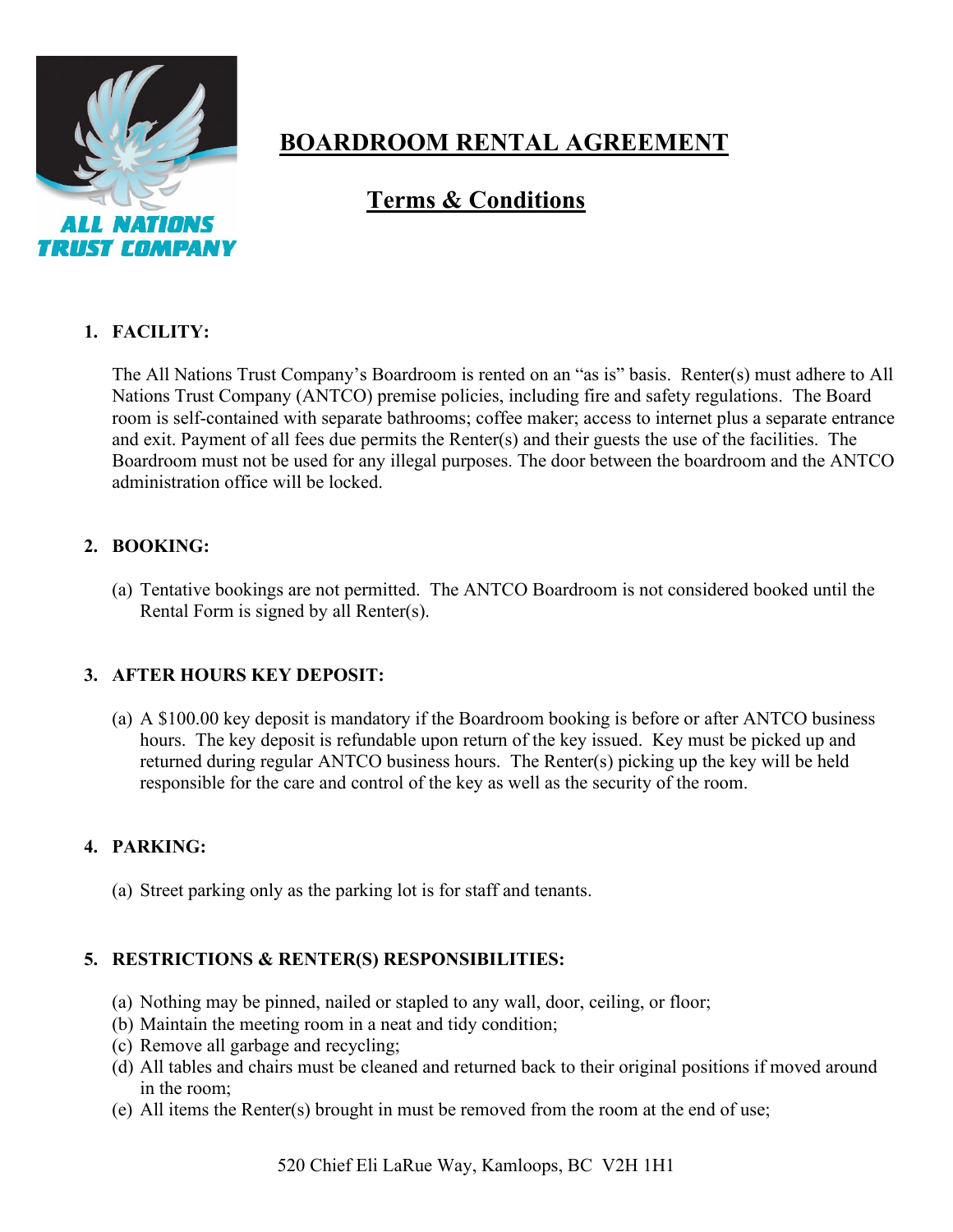- (f) The Renter(s) agree to notify ANTCO of any condition that may render the premises or equipment unsafe for use, if ANTCO is unable to correct the condition, ANTCO has the right to cancel the use of the premises until the condition is corrected;
- (g) Smoking is NOT permitted anywhere in the ANTCO building or within 15 feet of any entrance to the indoor areas of the premises at any time.

#### **6. INDEMNITY:**

The Renter(s) covenant(s) at all times to indemnify and save harmless ANTCO, its elected Board Members, Representatives, Officers, Employees and Contractors from any and all claims, damages, charges or costs arising from the use of the ANTCO Boardroom or use of the ANTCO parking lot by the Renter(s) and their invited guests/meeting delegates.